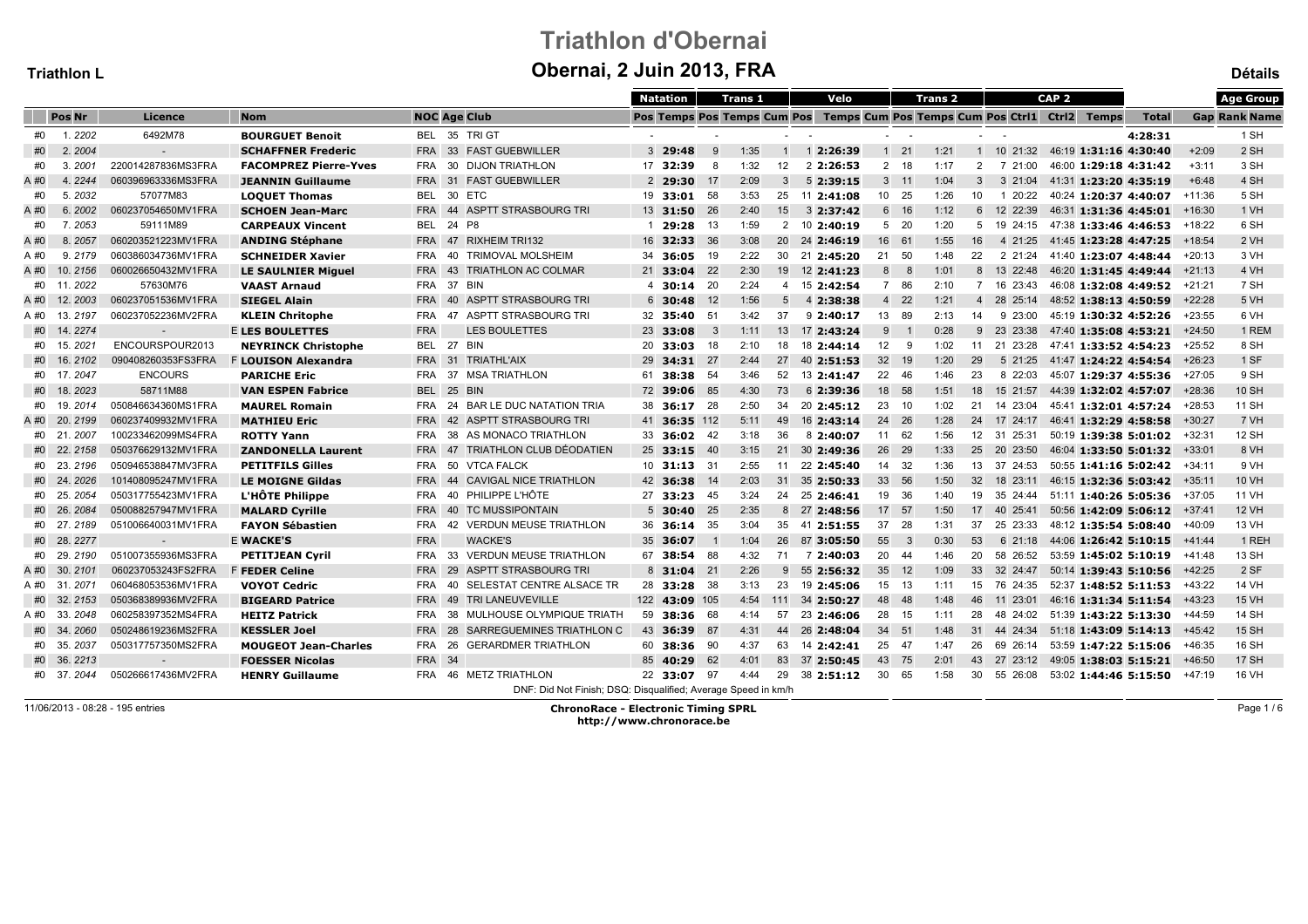# Triathlon d'ObernaiObernai, 2 Juin 2013, FRA

|      | Triathlon L   |                                 |                              | Obernal, 2 Juin 2013, FRA   |                                                               |                 |                  |                |      |                 |                                                                           |        |                |                | Détails      |                  |                                               |       |          |                      |
|------|---------------|---------------------------------|------------------------------|-----------------------------|---------------------------------------------------------------|-----------------|------------------|----------------|------|-----------------|---------------------------------------------------------------------------|--------|----------------|----------------|--------------|------------------|-----------------------------------------------|-------|----------|----------------------|
|      |               |                                 |                              |                             |                                                               | <b>Natation</b> |                  | <b>Trans 1</b> |      |                 | Velo                                                                      |        |                | <b>Trans 2</b> |              | CAP <sub>2</sub> |                                               |       |          | <b>Age Group</b>     |
|      | <b>Pos Nr</b> | Licence                         | <b>Nom</b>                   | <b>NOC Age Club</b>         |                                                               |                 |                  |                |      |                 | Pos Temps Pos Temps Cum Pos Temps Cum Pos Temps Cum Pos Ctri1 Ctri2 Temps |        |                |                |              |                  |                                               | Total |          | <b>Gap Rank Name</b> |
|      | A #0 38, 2198 | 060237049323MS4FRA              | <b>KOENIG Herve</b>          | FRA                         | 37 ASPTT STRASBOURG TRI                                       |                 | 30 34:40 73      |                | 4:16 |                 | 32 33 2:50:13                                                             |        | 31 97          | 2:20           | 34 63 25:03  |                  | 52:40 1:45:37 5:17:08                         |       | $+48:37$ | 18 SH                |
|      | #0 39.2030    | LICENCEBELGE                    | <b>BASTIEN Nicolas</b>       | 27<br><b>BEL</b>            | <b>ENDURANCE TEAM CHIEVRES</b>                                |                 | 91 40:54         | 33             | 2:59 |                 | 76 31 2:49:40                                                             | 40     | 68             | 1:59<br>40     | 42 24:23     |                  | 51:54 1:42:18 5:17:51                         |       | $+49:20$ | <b>19 SH</b>         |
|      | #0 40.2005    | 230115186750MV1FRA              | <b>VILLAR Florian</b>        | <b>FRA</b>                  | 43 AQUAVÉLOPODE                                               |                 | 58 38:27 24      |                | 2:35 | 42              | 36 2:50:44                                                                |        | 38 59          | 1:51<br>38     | 54 26:17     |                  | 52:55 1:44:19 5:17:57                         |       | +49:26   | <b>17 VH</b>         |
|      | #0 41.2016    | 230018032536MV2FRA              | <b>DUQUET Pascal</b>         | <b>FRA</b>                  | 48 BESANCON TRIATHLON                                         |                 | 97 41:36 55      |                | 3:46 |                 | 88 28 2:49:22                                                             |        | 41 96          | 2:19           | 41 47 25:42  |                  | 52:20 1:43:14 5:20:18                         |       | +51:47   | <b>18 VH</b>         |
|      | #0 42.2165    | 050986638360MV1FRA              | <b>RUGELJ Marc</b>           | <b>FRA</b>                  | 44 TRIATHLON CLUB SAINT-AVOL                                  |                 | 54 38:04 34      |                | 3:03 | 43              | 58 2:57:19                                                                |        | 46 67          | 1:59<br>48     | 34 24:48     |                  | 51:00 1:40:05 5:20:31                         |       | +52:00   | 19 VH                |
|      | #0 43.2015    | 050846634699MS2FRA              | <b>CLAUDON Romain</b>        | <b>FRA</b>                  | 26 BAR LE DUC TRIATHLON BNTC                                  |                 | 14 31:51 23      |                | 2:31 |                 | 14 97 3:08:22                                                             |        | 54 30          | 1:34<br>54     | 26 23:59     |                  | 49:24 1:37:25 5:21:45                         |       | $+53:14$ | 20 SH                |
| #0   | 44, 2187      | 051006640843MS4FRA              | <b>TARDY Arnaud</b>          | <b>FRA</b>                  | 37 VERDUN MEUSE TRI                                           |                 | 24 33:13 11      |                | 1:53 | 17              | 502:55:16                                                                 |        | 36 27          | 36<br>1:28     | 82 25:31     |                  | 55:18 1:50:38 5:22:30                         |       | $+53:59$ | 21 SH                |
|      | A #0 45.2200  | 060239194932MV1FRA              | <b>PLOZNER Lionel</b>        | <b>FRA</b>                  | 40 ASPTT STRASBOURG TRI                                       |                 | 46 36:45 138     |                | 6:05 |                 | 58 46 2:54:06                                                             |        | 45 104         | 2:25           | 45 50 26:13  |                  | 51:54 1:43:38 5:23:02                         |       | +54:31   | 20 VH                |
|      | A #0 46, 2075 | 060286668250MV2FRA              | <b>MARTIN Laurent</b>        | <b>FRA</b>                  | 47 SG WANTZENAU TRI                                           |                 | 62 38:40 65      |                | 4:11 | 59              | 51 2:56:10                                                                |        | 49 41          | 49<br>1:44     | 49 26:58     |                  | 51:53 1:43:23 5:24:11                         |       | +55:40   | 21 VH                |
|      | #0 47.2191    | 0510006641150MV1FRA             | <b>PROTOY Stephane</b>       | <b>FRA</b>                  | 41 VERDUN MEUSE TRIATHLON                                     |                 | 47 36:49         | 66             | 4:12 | 41              | 65 2:59:33                                                                |        | 51 70          | 52<br>2:00     | 38 25:37     |                  | 51:25 1:41:36 5:24:12                         |       | +55:41   | <b>22 VH</b>         |
|      |               | #0 48.2185 ENCOURSD'ACQUISITION | <b>HEYD Patrick</b>          | 33 VCUS TRI<br><b>FRA</b>   |                                                               |                 | 148 46:08 116    |                | 5:18 | 141             | 56 2:56:36                                                                |        | 76 39          | 73<br>1:42     | 22 25:01     |                  | 47:34 1:34:56 5:24:43                         |       | +56:12   | 22 SH                |
|      | #0 49.2155    | 050366300536MV2                 | <b>VANNINI Didier</b>        | <b>FRA</b>                  | 45 TRI LANEUVEVILLE                                           |                 | 145 45:51 75     |                | 4:20 | 129             | 29 2:49:28                                                                |        | 50 63          | 1:56<br>50     | 46 25:54     |                  | 51:41 1:43:10 5:24:46                         |       | +56:15   | 23 VH                |
| #0   | 50.2225       |                                 | <b>MULLER Pascal</b>         | <b>FRA</b><br>39            |                                                               |                 | 102 41:47 107    |                | 5:01 |                 | 98 76 3:03:04                                                             |        | 81 40          | 1:43           | 78 24 24:30  |                  | 47:55 1:35:31 5:27:08                         |       | +58:37   | 23 SH                |
|      | A #0 51.2074  | 060283161932MS2FRA              | <b>TERRIN Franck</b>         | FRA 34 SG WANTZENAU         |                                                               |                 | 77 39:56 37      |                | 3:10 | 62              | 71 3:01:42                                                                |        | 66 43          | 65<br>1:45     | 36 25:35     |                  | 51:08 1:40:45 5:27:19                         |       | $+58:48$ | 24 SH                |
| #0   | 52.2228       |                                 | <b>PHILIPPOT Bruno</b>       | <b>FRA</b><br>49            |                                                               |                 | 120 43:04 124    |                | 5:33 | 115             | 52 2:56:16                                                                |        | 67 113         | 2:40<br>67     | 33 25:16     |                  | 49:53 1:40:04 5:27:39                         |       | +59:08   | 24 VH                |
|      | #0 53.2098    | 181133771247MV1FRA              | <b>GRUCKER Laurent</b>       | <b>FRA</b><br>40 TOBESPORT  |                                                               |                 | 132 44:17 103    |                | 4:50 | 119             | 48 2:54:34                                                                |        | 60 52          | 57<br>1:48     | 52 25:49     |                  | 53:51 1:44:09 5:29:41 +1:01:10                |       |          | <b>25 VH</b>         |
| #0   | 54.2223       | $\sim$                          | <b>MOREAUD Olivier</b>       | <b>FRA</b><br>-41           |                                                               |                 | 45 36:44 127     |                | 5:39 | 51              | 43 2:52:36                                                                |        | 42 88          | 2:12<br>42     | 93 27:55     |                  | 57:35 1:52:40 5:29:54 +1:01:23                |       |          | 26 VH                |
|      | #0 55.2275    |                                 | <b>E LE TRIOS INFERNALES</b> | <b>FRA</b>                  | LE TRIOS INFERNALES                                           |                 | $12 \quad 31:46$ | $\overline{2}$ | 1:09 |                 | 6 110 3:11:28                                                             | 63     | $\overline{4}$ | 0:30           | 55 60 25:46  |                  | 52:56 1:45:22 5:30:17 +1:01:46                |       |          | 2 REM                |
| #0   | 56.2173       | 050366301550MS4FRA              | <b>TRESSELT Jerome</b>       | <b>FRA</b>                  | 35 TRIATHLON LANEUVEVILLE DE                                  |                 | 76 39:54 53      |                | 3:44 |                 | 74 64 2:59:29                                                             |        | 56 114         | 2:40<br>60     | 57 25:27     |                  | 52:21 1:44:53 5:30:43 +1:02:12                |       |          | 25 SH                |
|      | #0 57.2052    | 58622M92                        | <b>BANK Martin</b>           | BEL 21 P8                   |                                                               |                 | 26 33:19 44      |                | 3:20 |                 | 22 57 2:56:36                                                             |        | 39 71          | 2:00           | 39 106 26:16 |                  | 56:25 1:55:41 5:30:58 +1:02:27                |       |          | 26 SH                |
| A #0 | 58.2067       | 060468010321MV1FRA              | <b>VATTAUT Didier</b>        | <b>FRA</b>                  | 42 SELESTAT CA TRI                                            |                 | 147 45:58 135    |                | 6:03 | 146             | 32 2:50:09                                                                |        | 53 154         | 3:29<br>59     | 61<br>25:18  |                  | 53:55 1:45:24 5:31:04 +1:02:33                |       |          | 27 VH                |
|      | #0 59.2019    | 58814M89                        | DE GROOTE Jonathan           | BEL 24 BIN                  |                                                               |                 | $9\,31:07$       | 29             | 2:54 | 10 <sup>1</sup> | 44 2:52:51                                                                |        | 27 85          | 2:10           |              |                  | 27 124 26:31 1:03:30 2:02:29 5:31:32 +1:03:01 |       |          | 27 SH                |
|      | #0 60.2154    | 050366297432MS54                | <b>IOOS Renaud</b>           | FRA                         | 39 TRI LANEUVEVILLE                                           |                 | 130 44:10 83     |                | 4:29 |                 | 116 42 2:51:55                                                            |        | 52 35          | 1:39           | 51 78 27:36  |                  | 54:04 1:49:23 5:31:38 +1:03:07                |       |          | 28 SH                |
|      | A #0 61, 2081 | 060023465736MS4FRA              | <b>NUSS Christian</b>        | <b>FRA</b><br>38 TACC       |                                                               |                 | 110 42:16 60     |                | 3:56 | 94              | 60 2:57:53                                                                |        | 62 72          | 2:00<br>62     | 67 27:00     |                  | 53:46 1:47:07 5:33:15 +1:04:44                |       |          | 29 SH                |
|      | A #0 62.2167  | 060267263099MV1FRA              | <b>DIEBOLD Franck</b>        | <b>FRA</b>                  | 42 TRIATHLON HOCHFELDEN                                       |                 | 127 43:51 46     |                | 3:24 | 101             | 59 2:57:30                                                                |        | 64 17          | 1:12<br>61     | 68 26:29     |                  | 55:29 1:47:19 5:33:18 +1:04:47                |       |          | 28 VH                |
| A #0 | 63.2064       | 060466953853MS4FRA              | <b>BERLY Stephane</b>        | <b>FRA</b><br>36 SCAT       |                                                               |                 | 152 47:16 95     |                | 4:42 | 145             | 39 2:51:40                                                                |        | 59 112         | 2:39<br>63     | 73 27:30     |                  | 54:36 1:47:58 5:34:17 +1:05:46                |       |          | 30 SH                |
|      | A #0 64.2078  | 060028879532MV1FRA              | <b>BARMES Jean Daniel</b>    | 42 TAC COLMAR<br><b>FRA</b> |                                                               |                 | 79 40:00 101     |                | 4:48 | 86              | 73 3:02:42                                                                |        | 72 24          | 1:23           | 70 72 27:35  |                  | 51:21 1:47:45 5:36:40 +1:08:09                |       |          | 29 VH                |
|      | #0 65.2046    | 050266619248MV3FRA              | <b>PELLERIN Jean-Michel</b>  | <b>FRA</b>                  | 50 METZ TRIATHLON                                             |                 | 162 48:33 154    |                | 6:39 |                 | 164 66 3:00:44                                                            | 102 45 |                | 1:46<br>98     | 29 25:43     |                  | 49:27 1:39:07 5:36:51 +1:08:20                |       |          | 30 VH                |
| #0   | 66.2193       | 051006643199MV1FRA              | <b>THEVENIN Pascal</b>       | <b>FRA</b><br>-41           | <b>VERDUN MEUSE TRIATHLON</b>                                 |                 | 125 43:36 173    |                | 7:33 | 140             | 77 3:03:13                                                                |        | 95 138         | 3:06<br>95     | 30 24:14     |                  | 51:34 1:39:28 5:36:58 +1:08:27                |       |          | 31 VH                |
|      | A #0 67.2049  | 0601466587732MV3FRA             | <b>DEUBEL Dominique</b>      | 52 NAVECO<br><b>FRA</b>     |                                                               |                 | 71 39:05 57      |                | 3:48 | 60              | 85 3:05:19                                                                |        | 77 131         | 3:01           | 77 65 26:58  |                  | 54:11 1:46:11 5:37:26 +1:08:55                |       |          | 32 VH                |
|      | A #0 68.2175  | 060386672536MV2FRA              | <b>ACCONCIA Claudio</b>      | FRA                         | 46 TRIMOVAL MOLSHEIM                                          |                 | 93 41:20 39      |                | 3:14 |                 | 84 100 3:08:44                                                            |        | 93 14          | 85<br>1:11     | 43 25:11     |                  | 50:40 1:43:07 5:37:38 +1:09:07                |       |          | 33 VH                |
|      | #0 69.2219    |                                 | <b>KIFFEL Serge</b>          | <b>FRA 44</b>               |                                                               |                 | 111 42:16 171    |                | 7:32 |                 | 126 72 3:02:20                                                            |        | 90 160         | 88<br>3:41     | 39 25:27     |                  | 50:56 1:41:51 5:37:42 +1:09:11                |       |          | 34 VH                |
|      | #0 70.2159    | 050088105036MV1FRA              | <b>MILLION Olivier</b>       | <b>FRA</b>                  | 48 TRIATHLON CLUB MUSSIPONTA                                  |                 | 68 38:58 72      |                | 4:16 |                 | 64 88 3:06:21                                                             |        | 79 169         | 4:12           | 82 59 27:31  |                  | 52:32 1:45:09 5:38:58 +1:10:27                |       |          | 35 VH                |
|      | #0 71.2214    |                                 | <b>GOBIN Sébastien</b>       | <b>FRA</b> 41               |                                                               |                 | 116 42:47 81     |                | 4:25 | 100             | 68 3:00:50                                                                |        | 75 93          | 2:17<br>75     | 77 27:53     |                  | 54:29 1:49:03 5:39:23 +1:10:52                |       |          | 36 VH                |
|      | #0 72.2188    | 051006640742MV1FRA              | <b>DUMONT Christophe</b>     | FRA                         | 40 VERDUN MEUSE TRIATHLON                                     |                 | 119 43:01 61     |                | 3:59 | 99              | 54 2:56:31                                                                |        | 57 38          | 56<br>1:42     | 97 27:23     |                  | 58:00 1:54:14 5:39:30 +1:10:59                |       |          | 37 VH                |
|      | A #0 73, 2241 | 060286667950MV1FRA              | <b>GABEL Olivier</b>         | <b>FRA</b>                  | 43 S.G. WANTZENAU TRIATHLON                                   |                 | 18 32:53         | - 15           | 2:06 |                 | 16 45 2:54:02                                                             |        | 29 116         | 2:41           |              |                  | 35 147 28:40 1:03:20 2:07:59 5:39:42 +1:11:11 |       |          | 38 VH                |
|      | A #0 74.2050  | 060146660450MV1FRA              | <b>STRHAUSS Laurent</b>      | <b>FRA</b>                  | 48 NAVECO BETSCHDORF                                          |                 | 103 41:48 125    |                | 5:35 |                 | 102 83 3:04:37                                                            |        | 85 90          | 2:14           | 84 62 25:29  |                  | 53:02 1:45:29 5:39:44 +1:11:13                |       |          | 39 VH                |
|      |               |                                 |                              |                             | DNF: Did Not Finish; DSQ: Disqualified; Average Speed in km/h |                 |                  |                |      |                 |                                                                           |        |                |                |              |                  |                                               |       |          |                      |

11/06/2013 - 08:28 - 195 entries

 ChronoRace - Electronic Timing SPRLhttp://www.chronorace.be

Page 2 / 6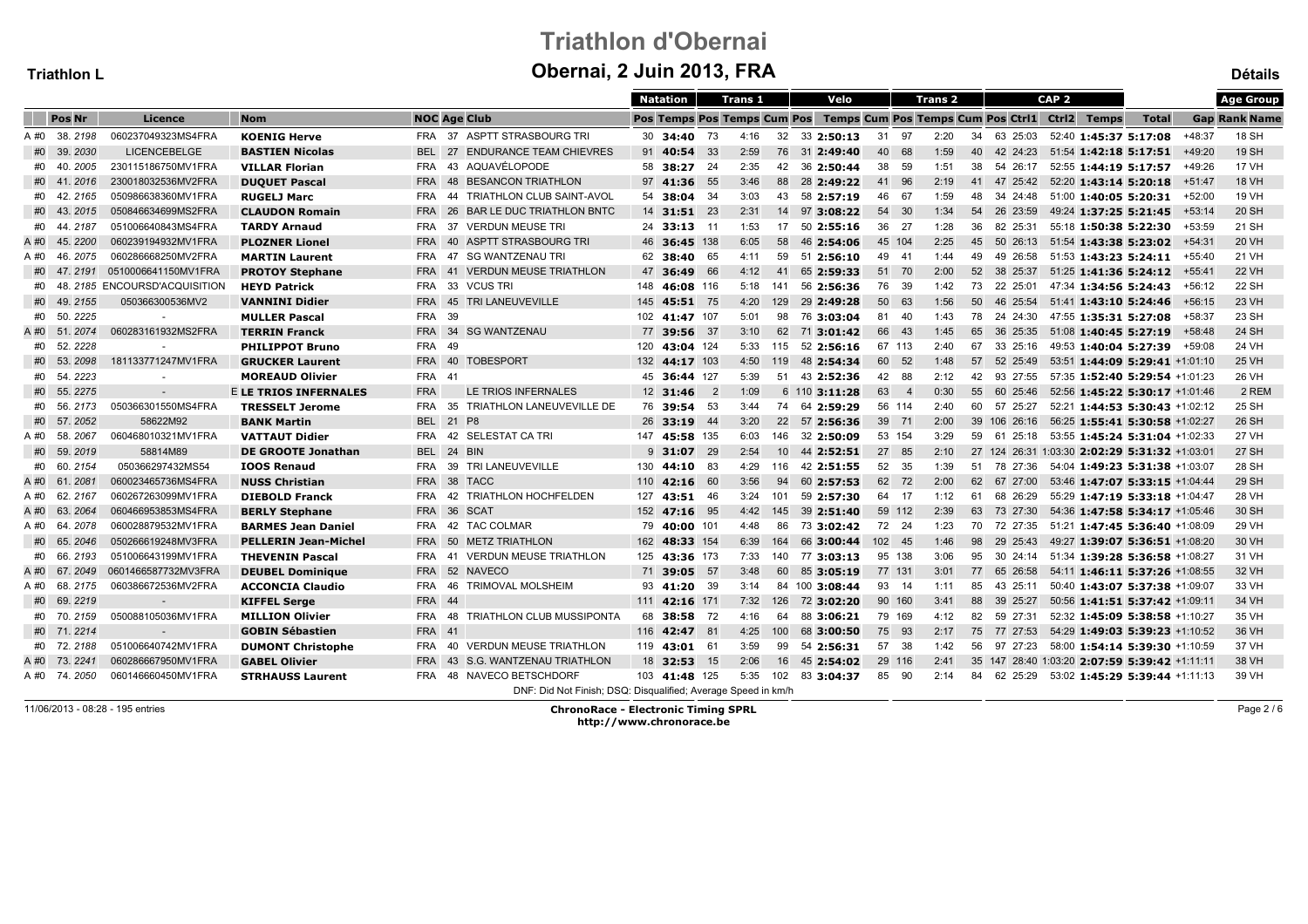# Triathlon d'ObernaiObernai, 2 Juin 2013, FRA

| Triathlon L    |                     |                             |                     | Obernal, 2 Juin 2013, FRA                                     |                 |    |                |     |                                                                           |         |                          |             |                                                   |                  |                                |              | <b>Détails</b>       |
|----------------|---------------------|-----------------------------|---------------------|---------------------------------------------------------------|-----------------|----|----------------|-----|---------------------------------------------------------------------------|---------|--------------------------|-------------|---------------------------------------------------|------------------|--------------------------------|--------------|----------------------|
|                |                     |                             |                     |                                                               | <b>Natation</b> |    | <b>Trans 1</b> |     | Velo                                                                      |         | <b>Trans 2</b>           |             |                                                   | CAP <sub>2</sub> |                                |              | <b>Age Group</b>     |
| <b>Pos Nr</b>  | Licence             | <b>Nom</b>                  | <b>NOC Age Club</b> |                                                               |                 |    |                |     | Pos Temps Pos Temps Cum Pos Temps Cum Pos Temps Cum Pos Ctri1 Ctri2 Temps |         |                          |             |                                                   |                  |                                | <b>Total</b> | <b>Gap Rank Name</b> |
| #0 75.2172     | 050366301047MS2FRA  | <b>SCHWEITZER Lionel</b>    |                     | FRA 28 TRIATHLON LANEUVEVILLE DE                              | 73 39:18 104    |    | 4:52           | 80  | 63 2:59:27                                                                | 58      | 73                       | 2:00        | 58 105 26:55                                      |                  | 58:53 1:55:10 5:40:50 +1:12:19 |              | 31 SH                |
| A #0 76.2056   | 060206962550MS4FRA  | <b>SCHUMACHER Laurent</b>   | <b>FRA</b><br>36    | <b>RIXHEIM TRI 132</b>                                        | 56 38:15 108    |    | 5:01           |     | 66 84 3:04:44                                                             |         | 74 37                    | 1:42        | 72 90 25:28                                       |                  | 56:51 1:51:30 5:41:14 +1:12:43 |              | 32 SH                |
| #0 77.2210     | $\sim$              | <b>DERUISSEAU Bruno</b>     | 23<br><b>BEL</b>    |                                                               | 40 36:31 74     |    | 4:20           | 40  | 47 2:54:28                                                                |         | 44 69                    | 1:59        | 44 137 26:38                                      |                  | 59:23 2:05:42 5:43:01 +1:14:30 |              | 33 SH                |
| #0 78.2043     | #20996661/12        | <b>DESSI Gregory</b>        |                     | FRA 37 MAGIC TEAM                                             | 44 36:43 49     |    | 3:40           |     | 38 89 3:06:37                                                             |         | 70 66                    | 1:58        | 71 100 25:44                                      |                  | 58:00 1:54:34 5:43:35 +1:15:04 |              | 34 SH                |
| #0 79.2243     | 050996262299MV2FRA  | <b>HENNINGER Hubert</b>     | <b>FRA</b>          | 48 NSTT                                                       | 136 45:09 131   |    | 5:53           | 139 | 53 2:56:18                                                                |         | 71 126<br>2:51           |             | 74 95 27:58                                       |                  | 56:37 1:53:28 5:43:42 +1:15:11 |              | 40 VH                |
| #0 80.2220     | $\sim$              | <b>LIPOLD Mikael</b>        | <b>FRA</b><br>41    |                                                               | 87 40:30 52     |    | 3:43           |     | 81 91 3:06:52                                                             |         | 83 49                    | 80<br>1:48  | 89 27:07                                          |                  | 56:18 1:51:25 5:44:20 +1:15:49 |              | 41 VH                |
| #0 81.2025     | 57508M64            | <b>DECAMPS Rudy</b>         | <b>BEL</b>          | 49 BRUSSELS TRIATHLON CLUB                                    | 109 42:09 189   |    | 11:49          | 160 | 61 2:58:08                                                                |         | 88 183                   | 5:10<br>94  | 79 27:59                                          |                  | 54:58 1:49:34 5:46:52 +1:18:21 |              | 42 VH                |
| #0 82.2271     |                     | <b>E LES TROIS ROSES</b>    | <b>FRA</b>          | <b>LES TROIS ROSES</b>                                        | 175 51:09       | 5  | 1:18           |     | 151 104 3:09:45                                                           | 115     | - 6                      | 0:36        | 109 53 26:39                                      |                  | 51:59 1:44:11 5:47:00 +1:18:29 |              | 1 REF                |
| #0 83.2042     | 010629888536MV2FRA  | <b>JOUBIN Louis</b>         | <b>FRA</b>          | <b>46 ISSY TRIATHLON</b>                                      | 69 39:00 109    |    | 5:03           |     | 78 107 3:10:44                                                            |         | 97 102                   | 2:22        | 92 80 27:07                                       |                  | 55:33 1:50:20 5:47:32 +1:19:01 |              | 43 VH                |
| #0 84.2239     |                     | <b>VANHOVE Arnaud</b>       | <b>BEL</b> 27       |                                                               | 138 45:32 151   |    | 6:30           |     | 147 75 3:03:00                                                            |         | 98 182                   | 5:05        | 104 70 24:53                                      |                  | 54:40 1:47:29 5:47:38 +1:19:07 |              | 35 SH                |
| #0 85.2024     | 56835M705672BIN     | <b>HEYMANS Bernard</b>      | <b>BEL</b><br>43    | <b>BIN OTAN</b>                                               | 55 38:10 69     |    | 4:14           |     | 53 106 3:09:54                                                            |         | 92 188                   | 6:51<br>101 | 75 26:46                                          |                  | 55:37 1:48:31 5:47:43 +1:19:12 |              | 44 VH                |
| A #0 86.2201   | 060231643899MV2FRA  | <b>SCHWARTZ Pierre</b>      | <b>FRA</b><br>51    | <b>ASPTT STRASBOURG TRI</b>                                   | 66 38:52 188    |    | 10:37          |     | 124 94 3:07:24                                                            | 104 151 |                          | 105<br>3:20 | 71 27:43                                          |                  | 54:03 1:47:36 5:47:52 +1:19:21 |              | 45 VH                |
| #0 87.2195     | 050916539218MV1FRA  | <b>BOUR Jean Michel</b>     | <b>FRA</b>          | 42 VTCA FALCK                                                 | 106 41:52 92    |    | 4:41           |     | 95 102 3:09:20                                                            | 101 23  |                          | 1:22        | 93 84 27:59                                       |                  | 56:16 1:50:52 5:48:09 +1:19:38 |              | 46 VH                |
| #0 88.2091     | 56424M83            | <b>JANQUART Pierre</b>      | <b>BEL</b>          | 34 TITAN                                                      | $107$ 42:01 10  |    | 1:53           |     | 77 49 2:54:37                                                             |         | 47 60                    | 1:52        | 47 148 28:51 1:03:47 2:08:06 5:48:30 +1:19:59     |                  |                                |              | 36 SH                |
| #0 89.2029     | 040164692032MS4FRA  | <b>NAJEL Sébastien</b>      | <b>FRA</b>          | 36 COSD TRIATHLON                                             | 84 40:26 30     |    | 2:55           |     | 67 70 3:01:26                                                             |         | 65 128                   | 2:56        | 68 120 28:45 59:20 2:01:06 5:48:50 +1:20:19       |                  |                                |              | 37 SH                |
| #0 90.<br>2246 | 60026655260MV2FRA   | <b>CLAUSER Hugues</b>       | <b>FRA</b>          | 49 TACC                                                       | 115 42:44 150   |    | 6:29           |     | 121 115 3:14:04                                                           | 119 42  |                          | 1:45        | 116 51 25:34                                      |                  | 50:49 1:43:54 5:48:58 +1:20:27 |              | 47 VH                |
| #0 91.2224     |                     | <b>MULLER Hugues</b>        | <b>FRA</b><br>48    |                                                               | 143 45:48 128   |    | 5:43           |     | 144 105 3:09:52                                                           | 112 101 |                          | 2:22<br>112 | 64 26:51                                          |                  | 53:05 1:45:58 5:49:45 +1:21:14 |              | 48 VH                |
| #0 92, 2090    | 0509223463750MV1FRA | <b>MELILLI David</b>        | <b>FRA 42 TGV54</b> |                                                               | 121 43:05 93    |    | 4:41           |     | 106 81 3:04:20                                                            |         | 87 161                   | 3:43        | 87 101 27:42 58:03 1:54:45 5:50:36 +1:22:05       |                  |                                |              | 49 VH                |
| #0 93.2231     |                     | E LES SPARTIATES "A-OU" "A- | <b>FRA</b>          | LES SPARTIATES "A-OU" "A-                                     | 81 40:11 7      |    | 1:28           | 47  | 82 3:04:21                                                                | 69      | $\overline{\phantom{a}}$ | 0:29        | 64 135 30:35 1:02:36 2:05:19 5:51:50 +1:23:19     |                  |                                |              | 3 REM                |
| #0 94.2045     | 050266616236MS3FRA  | <b>LAMARE Benoit</b>        | <b>FRA</b>          | 34 METZ TRIATHLON                                             | 64 38:44 56     |    | 3:47           |     | 54 69 3:01:17                                                             |         | 61 127                   | 2:55        | 66 139 27:57 1:05:04 2:05:52 5:52:37 +1:24:06     |                  |                                |              | 38 SH                |
| #0 95.2182     | 050967247550MS3FRA  | <b>MULLER Sébastien</b>     | 33<br><b>FRA</b>    | <b>TRISPORT SARREGUEMINES</b>                                 | 163 48:54 179   |    | 8:15           |     | 174 74 3:02:43                                                            | 109 172 |                          | 4:15        | 113 74 27:40                                      |                  | 55:20 1:48:28 5:52:37 +1:24:06 |              | 39 SH                |
| A #0 96.2041   | 060472926450MS3FRA  | <b>JACOTEY Eric</b>         | <b>FRA</b>          | 38 HABSHEIM TRI CLUB                                          | 104 41:49 106   |    | 4:58           |     | 97 62 2:59:05                                                             |         | 68 121<br>2:45           |             | 69 131 29:47 1:03:57 2:04:29 5:53:07 +1:24:36     |                  |                                |              | 40 SH                |
| #0 97.2020     | 57218M70            | <b>DENIS Pascal</b>         | <b>BEL</b>          | 43 BIN                                                        | 165 49:43 146   |    | 6:24           |     | 170 109 3:11:05                                                           | 125 125 |                          | 2:50        | 122 45 27:35 51:13 1:43:09 5:53:13 +1:24:42       |                  |                                |              | 50 VH                |
| A#0 98.2028    | 060446037436MV1FRA  | <b>STOCK David</b>          | <b>FRA</b><br>46    | <b>CONSEIL EUROPE TRI</b>                                     | 95 41:34 158    |    | 6:47           |     | 112 101 3:09:01 106 130                                                   |         |                          | 2:59        | 106 94 27:36                                      |                  | 54:49 1:52:57 5:53:20 +1:24:49 |              | 51 VH                |
| #0 99.2204     |                     | <b>BOERI Cyril</b>          | <b>FRA</b><br>49    |                                                               | 94 41:25 141    |    | 6:12           | 105 | 92 3:06:53                                                                |         | 96 84                    | 2:09        | 90 109 27:16                                      |                  | 58:14 1:56:58 5:53:40 +1:25:09 |              | 52 VH                |
| A #0 100. 2068 | 060468054953MV3FRA  | <b>BOUVIERMASSON Pascal</b> | <b>FRA</b><br>57    | <b>SELESTAT CATRI</b>                                         | 164 49:13 148   |    | 6:26           |     | 166 79 3:03:53                                                            | 108 98  |                          | 107<br>2:20 | 92 28:09                                          |                  | 56:43 1:52:29 5:54:23 +1:25:52 |              | 53 VH                |
| #0 101.2276    |                     | <b>E ALVIMAN</b>            | <b>FRA</b>          | <b>ALVIMAN</b>                                                | 78 39:59        | -4 | 1:15           |     | 45 132 3:21:26                                                            | 117 7   |                          | 0:42        | 110 86 26:17                                      |                  | 56:04 1:51:01 5:54:24 +1:25:53 |              | 2 REH                |
| A #0 102. 2178 | 060386035450MV3FRA  | <b>SCHELL Nicolas</b>       | <b>FRA</b>          | 50 TRIMOVAL MOLSHEIM                                          | 80 40:05 43     |    | 3:19           |     | 70 80 3:04:07                                                             |         | 73 124                   | 2:49        | 76 129 30:29 1:04:40 2:04:14 5:54:37 +1:26:06     |                  |                                |              | 54 VH                |
| #0 103.2038    | 050317755836MV1FRA  | <b>MERCIER Stéphane</b>     | <b>FRA</b><br>48    | GÉRARDMER TRIATHLON                                           | 88 40:31 76     |    | 4:20           | 87  | 86 3:05:20                                                                |         | 82 54                    | 1:49        | 79 125 31:22 1:02:18 2:02:52 5:54:54 +1:26:23     |                  |                                |              | 55 VH                |
| #0 104.2017    | 56981M83            | <b>BAELE Stéphane</b>       | <b>BEL</b>          | 30 BIN                                                        | 82 40:16 149    |    | 6:26           |     | 96 90 3:06:41                                                             |         | 94 173                   | 4:17        | 97 115 26:39 1:00:07 1:59:24 5:57:08 +1:28:37     |                  |                                |              | 41 SH                |
| A #0 105.2066  | 060468056099MV3FRA  | <b>HUMBERT Olivier</b>      | <b>FRA</b><br>51    | SELESTAT CA TRI                                               | 167 49:50 155   |    | 6:41           |     | 173 78 3:03:25                                                            | 110 99  |                          | 2:20        | 108 103 28:31                                     |                  | 56:57 1:55:03 5:57:21 +1:28:50 |              | 56 VH                |
| #0 106.2083    | 050088104832MS4FRA  | <b>BLASIUS David</b>        | <b>FRA</b>          | 37 TC MUSSIPONTAIN                                            | 65 38:51 59     |    | 3:56           |     | 56 118 3:15:09                                                            | 107 82  |                          | 2:08        | 103 110 28:08                                     |                  | 58:57 1:57:41 5:57:47 +1:29:16 |              | 42 SH                |
| #0 107, 2162   | 050986635422MV1FRA  | <b>BRUNOD Sebastien</b>     | <b>FRA</b>          | 42 TRIATHLON CLUB SAINT AVOL                                  | 140 45:39 91    |    | 4:40           |     | 131 116 3:14:37                                                           | 122 80  |                          |             | 2:04 121 85 28:35                                 |                  | 56:41 1:50:58 5:58:00 +1:29:29 |              | 57 VH                |
| #0 108.2163    | 050986637450MV1FRA  | <b>KNAFF David</b>          | <b>FRA</b><br>40    | TRIATHLON CLUB SAINT AVOL                                     | 160 47:59 177   |    | 8:12           |     | 171 125 3:18:15                                                           | 138 150 |                          | 138<br>3:19 | 41 45:15                                          |                  | 32:53 1:42:11 5:59:57 +1:31:26 |              | 58 VH                |
| A #0 109, 2166 | 060266324242MS4FRA  | <b>BUSCHÉ Dany</b>          | 39<br><b>FRA</b>    | <b>TRIATHLON HOCHFELDEN</b>                                   | 90 40:45 98     |    | 4:44           |     | 89 149 3:28:13                                                            | 134 33  |                          | 1:37<br>131 | 56 26:23                                          |                  | 51:54 1:44:50 6:00:11 +1:31:40 |              | 43 SH                |
| A #0 110.2186  | 060436675731MS4FRA  | <b>SCHNEIDER Jean-Brice</b> | <b>FRA</b><br>38    | <b>VCUSTRI</b>                                                | 31 34:42 79     |    | 4:24           |     | 33 143 3:24:49                                                            | 120 77  |                          | 2:03<br>118 | 98 28:04                                          |                  | 59:27 1:54:14 6:00:14 +1:31:43 |              | 44 SH                |
| A #0 111.2012  | 060237050936MS2FRA  | <b>WEIBEL Loïc</b>          | <b>FRA</b>          | 33 ASPTT STRASBOURG TRI                                       | 98 41:37 86     |    | 4:30           |     | 93 121 3:16:13 116 100                                                    |         |                          |             | 2:20 114 107 27:58 57:38 1:55:43 6:00:25 +1:31:54 |                  |                                |              | 45 SH                |
|                |                     |                             |                     | DNF: Did Not Finish; DSQ: Disqualified; Average Speed in km/h |                 |    |                |     |                                                                           |         |                          |             |                                                   |                  |                                |              |                      |

11/06/2013 - 08:28 - 195 entries

 ChronoRace - Electronic Timing SPRLhttp://www.chronorace.be

Page 3 / 6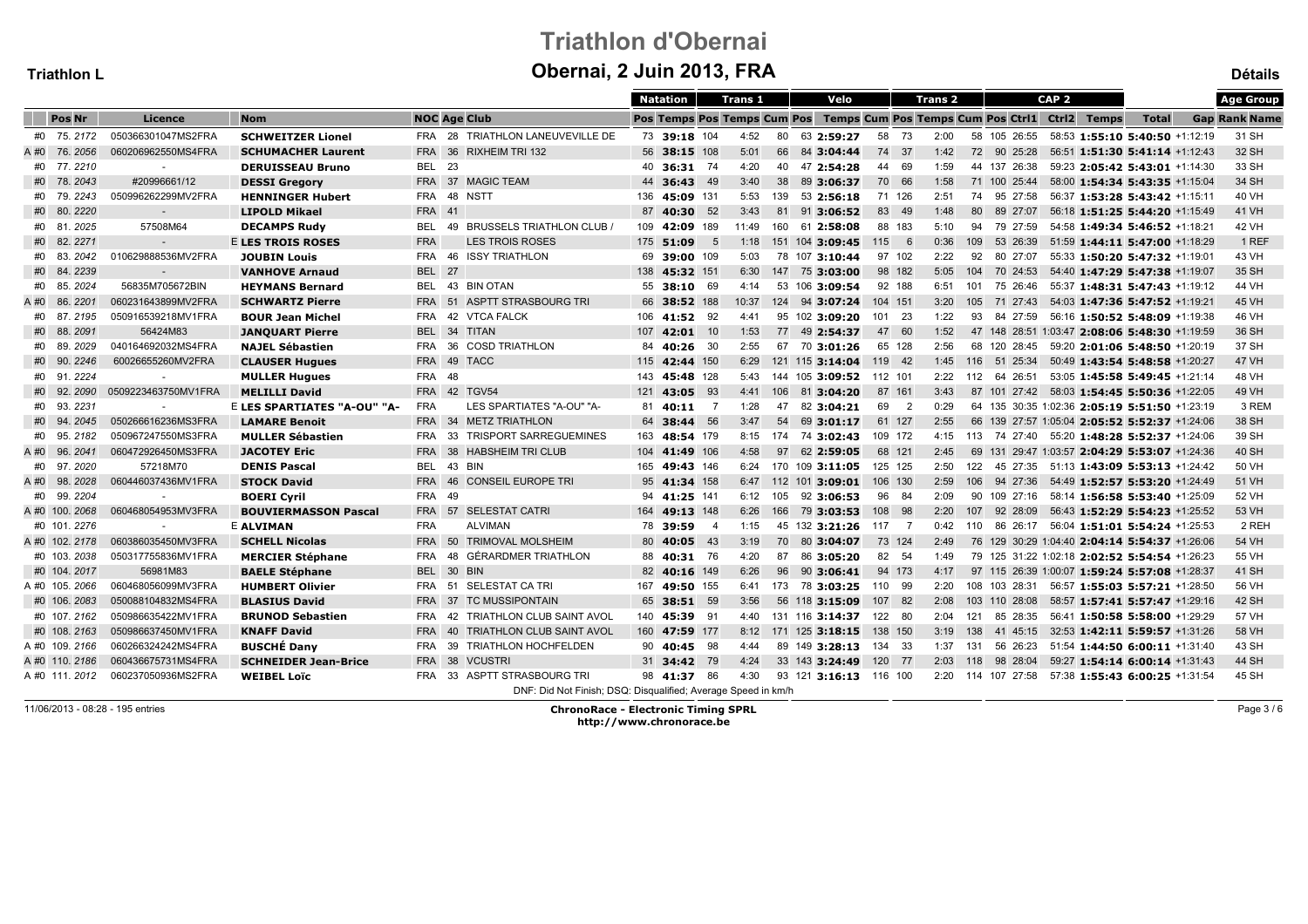# Triathlon d'ObernaiObernai, 2 Juin 2013, FRA

| <b>Triathlon L</b> |                     |                                  |               | Obernal, 2 Juin 2013, FRA                                     |               |   |                |  |                         |         |                                                                           |             |  |                  |                                                            | <b>Détails</b>       |
|--------------------|---------------------|----------------------------------|---------------|---------------------------------------------------------------|---------------|---|----------------|--|-------------------------|---------|---------------------------------------------------------------------------|-------------|--|------------------|------------------------------------------------------------|----------------------|
|                    |                     |                                  |               |                                                               | Natation      |   | <b>Trans 1</b> |  | Velo                    |         | <b>Trans 2</b>                                                            |             |  | CAP <sub>2</sub> |                                                            | <b>Age Group</b>     |
| Pos Nr             | Licence             | <b>Nom</b>                       |               | <b>NOC Age Club</b>                                           |               |   |                |  |                         |         | Pos Temps Pos Temps Cum Pos Temps Cum Pos Temps Cum Pos Ctril Ctri2 Temps |             |  |                  | <b>Total</b>                                               | <b>Gap Rank Name</b> |
| #0 112.2110        | 01-00085-20612-1978 | F GRÄVE Kathrin                  | DEU           | 35 SSC KARLSRUHE                                              | 39 36:19 162  |   | 7:04           |  | 68 111 3:11:55 100 141  |         | 3:09                                                                      |             |  |                  | 99 122 29:45 1:00:48 2:02:01 6:00:29 +1:31:58              | 3 SF                 |
| A #0 113. 2242     | 060286668350MV2FRA  | <b>KOPF Patrick</b>              | <b>FRA</b>    | 46 SG LA WANTZENAU                                            | 48 37:07 142  |   | 6:16           |  | 69 99 3:08:41           |         | 86 159<br>3:39                                                            |             |  |                  | 86 136 30:19 1:04:00 2:05:34 6:01:19 +1:32:48              | 59 VH                |
| #0 114.2087        | 050084692450MS3FRA  | <b>HERGA Jean-Benoît</b>         | <b>FRA</b>    | 31 TCM                                                        | 57 38:22 80   |   | 4:24           |  | 55 112 3:12:19          | 99 78   | 2:03                                                                      |             |  |                  | 91 133 33:55 1:02:44 2:04:44 6:01:55 +1:33:24              | 46 SH                |
| #0 115.2092        | 56143M605354        | <b>SCHOONJANS Philippe</b>       |               | BEL 53 TITAN                                                  | 51 37:30 32   |   | 2:57           |  | 39 123 3:16:43          | 105 95  |                                                                           |             |  |                  | 2:18  102  127  29:06  1:00:12  2:02:52  6:02:21  +1:33:50 | 60 VH                |
| A #0 116.2073      | 060288853636MV3FRA  | <b>RUFFENACH Gilbert</b>         | FRA           | 52 SG WANTZENAU                                               | 113 42:29 121 |   | 5:23           |  | 107 114 3:14:00 114 163 |         |                                                                           |             |  |                  | 3:46 117 108 29:10 59:09 1:56:47 6:02:28 +1:33:57          | 61 VH                |
| #0 117.2097        | 181135563899MV1FRA  | <b>DEGRASSE Bruce</b>            | <b>FRA</b>    | 42 TOBESPORT                                                  | 133 44:30 160 |   | 6:59           |  | 143 67 3:00:46          | 91 185  | 5:25                                                                      |             |  |                  | 96 138 29:31 1:04:03 2:05:45 6:03:26 +1:34:55              | 62 VH                |
| A #0 118, 2076     | 060286664536MS3FRA  | <b>VITZIKAM Sebastien</b>        | <b>FRA</b>    | 35 SG WANTZENAU TRI                                           | 124 43:15 165 |   | 7:11           |  | 133 128 3:20:37         | 128 81  | 2:06                                                                      | 127         |  |                  | 81 26:53 56:15 1:50:29 6:03:40 +1:35:09                    | 47 SH                |
| #0 119.2234        |                     | <b>SCHEER Olivier</b>            | <b>FRA</b> 44 |                                                               | 166 49:45 48  |   | 3:31           |  | 154 108 3:11:00         | 121 87  |                                                                           |             |  |                  | 2:11 120 114 32:10 59:34 1:59:13 6:05:42 +1:37:11          | 63 VH                |
| #0 120.2245        | 050609016536MS4FRA  | <b>PEREIRA David</b>             |               | FRA 39 NMT 54                                                 | 52 37:33 64   |   | 4:08           |  | 48 96 3:08:05           | 80 167  | 4:00                                                                      |             |  |                  | 81 156 31:49 1:10:05 2:12:29 6:06:17 +1:37:46              | 48 SH                |
| #0 121.2059        | 050986636647MV2FRA  | <b>THEOBALD Fabrice</b>          | <b>FRA</b>    | 46 SAINT AVOLD                                                | 155 47:29 161 |   | 7:03           |  | 162 124 3:16:57         | 131 162 |                                                                           | 130<br>3:44 |  |                  | 87 28:12 55:21 1:51:13 6:06:28 +1:37:57                    | 64 VH                |
| #0 122.2111        | 56425F73            | F LEFEBVRE Christel              | <b>BEL</b>    | 40 TITAN NIVELLES                                             | 154 47:23 63  |   | 4:05           |  | 142 134 3:22:29         | 136 74  | 2:01                                                                      |             |  |                  | 135 88 28:58 55:49 1:51:23 6:07:23 +1:38:52                | 1 VF                 |
| #0 123.2208        | $\sim$              | <b>CORNEVIN Louis</b>            | <b>FRA 39</b> |                                                               | 142 45:44 115 |   | 5:16           |  | 138 103 3:09:40         | 111 132 |                                                                           |             |  |                  | 3:01 111 132 31:06 1:02:47 2:04:40 6:08:24 +1:39:53        | 49 SH                |
| #0 124.2035        | 040317794836MV2FRA  | <b>NUSS Jean-Yves</b>            |               | FRA 46 FREE IRON TEAM                                         | 117 42:52 167 |   | 7:22           |  | 130 113 3:12:45         | 118 142 |                                                                           |             |  |                  | 3:10 119 123 30:23 1:02:10 2:02:25 6:08:36 +1:40:05        | 65 VH                |
| #0 125.2085        | 050088105136MV2FRA  | <b>TOILIER Fabrice</b>           |               | FRA 46 TC MUSSIPONTAIN                                        | 100 41:42 140 |   | 6:12           |  | 109 126 3:19:02 124 168 |         |                                                                           |             |  |                  | 4:03 125 121 31:54 1:00:19 2:01:32 6:12:33 +1:44:02        | 66 VH                |
| #0 126.2222        | $\sim$              | <b>MARCHAL Alain</b>             | <b>FRA</b>    | 42                                                            | 63 38:42 137  |   | 6:05           |  | 85 122 3:16:39 113 148  |         |                                                                           |             |  |                  | 3:17 115 149 31:10 1:05:06 2:08:24 6:13:09 +1:44:38        | 67 VH                |
| #0 127.2216        | $\sim$              | <b>HEINRICH Arnaud</b>           | <b>FRA 36</b> |                                                               | 112 42:23 126 |   | 5:36           |  | 110 145 3:26:09         | 137 94  |                                                                           |             |  |                  | 2:17 136 112 29:20 59:43 1:58:19 6:14:46 +1:46:15          | 50 SH                |
| #0 128, 2033       | 56875M65            | <b>FOHAL Jean-Luc</b>            | BEL           | 48 ETCHIEVRES                                                 | 118 42:58 168 |   | 7:25           |  | 132 147 3:26:58         | 145 133 |                                                                           | 3:02<br>145 |  |                  | 99 29:25 56:57 1:54:28 6:14:53 +1:46:22                    | 68 VH                |
| A #0 129.2168      | 060266324547MV1FRA  | <b>STUTZMANN Marc</b>            | <b>FRA</b>    | <b>TRIATHLON HOCHFELDEN</b><br>41                             | 74 39:34 50   |   | 3:41           |  | 65 98 3:08:33           | 84 83   | 2:08                                                                      |             |  |                  | 83 165 30:28 1:10:52 2:21:11 6:15:09 +1:46:38              | 69 VH                |
| #0 130.2058        | 260120137053MV2FRA  | <b>GUERRA Patrick</b>            | FRA           | 54<br>RSMA MADININA TRIATHLON                                 | 186 55:53 186 |   | 9:36           |  | 188 131 3:21:25         | 161 64  |                                                                           | 1:57<br>159 |  |                  | 66 26:21 53:54 1:46:39 6:15:33 +1:47:02                    | 70 VH                |
| A #0 131.2070      | 060468054347MV1FRA  | <b>ULRICH Nicolas</b>            | <b>FRA</b>    | SELESTAT CENTRE ALSACE TR<br>44                               | 169 50:18 120 |   | 5:22           |  | 167 120 3:16:12 132 155 |         |                                                                           |             |  |                  | 3:30 132 118 28:20 1:01:30 2:00:23 6:15:47 +1:47:16        | 71 VH                |
| A #0 132.2099      | 060456325960MS2FRA  | <b>ANTHONI Cyril</b>             | <b>FRA</b>    | 28<br>TRI CLUB VOSGES DU NORD                                 | 49 37:21 136  |   | 6:04           |  | 72 141 3:24:16          | 126 122 |                                                                           |             |  |                  | 2:47 124 141 28:45 1:00:44 2:06:00 6:16:30 +1:47:59        | 51 SH                |
| A #0 133. 2055     | 060208485936MS4FRA  | <b>SALENBIER Gaëtan</b>          | <b>FRA</b>    | 35 RIXHEIM TRI 132                                            | 92 41:01 96   |   | 4:44           |  | 90 157 3:32:45          | 146 134 | 3:03                                                                      |             |  |                  | 147 104 27:56 56:21 1:55:08 6:16:43 +1:48:12               | 52 SH                |
| #0 134.2062        | 050247354960MV2FRA  | <b>OBRINGER Alain</b>            | FRA           | 51 SARREGUEMINES TRIATHLON C                                  | 150 46:58 145 |   | 6:22           |  | 156 127 3:19:50 133 106 |         |                                                                           |             |  |                  | 2:28 134 128 29:16 1:00:05 2:03:52 6:19:33 +1:51:02        | 72 VH                |
| #0 135.2272        | $\sim$              | <b>E LES JEUNES MAMAN</b>        | <b>FRA</b>    | LES JEUNES MAMAN                                              | 96 41:35      | 6 | 1:23           |  | 61 165 3:36:30          | 149 5   |                                                                           |             |  |                  | 0:32 144 117 31:03 59:57 2:00:18 6:20:20 +1:51:49          | 2 REF                |
| #0 136.2008        | 010277859153MV1FRA  | <b>LEYGUE Laurent</b>            | <b>FRA</b>    | 40 ASAS POMPIERS DE PARIS                                     | 158 47:34 41  |   | 3:17           |  | 136 136 3:22:58         | 135 31  | 1:36                                                                      |             |  |                  | 133 143 30:23 1:03:17 2:06:02 6:21:28 +1:52:57             | 73 VH                |
| A #0 137.2010      | 060237052336MV2FRA  | <b>POORTMANS Eric</b>            | <b>FRA</b>    | 48 ASPTT STRASBOURG TRI                                       | 50 37:25 67   |   | 4:13           |  | 46 117 3:14:44          | 103 91  |                                                                           | 2:15        |  |                  | 100 170 37:25 1:13:16 2:23:16 6:21:55 +1:53:24             | 74 VH                |
| #0 138.2215        | $\sim$              | <b>GOUVION Thomas</b>            | FRA 37        |                                                               | 157 47:33 133 |   | 5:57           |  | 157 153 3:29:34         | 156 176 |                                                                           | 4:34        |  |                  | 155 102 28:09 56:50 1:54:59 6:22:39 +1:54:08               | 53 SH                |
| #0 139.2238        |                     | <b>STEISEL Quentin</b>           | <b>BEL 26</b> |                                                               | 139 45:32 174 |   | 7:36           |  | 153 148 3:27:48         | 152 171 |                                                                           |             |  |                  | 4:15  152  111  27:51  57:47  1:58:02  6:23:16  +1:54:45   | 54 SH                |
| #0 140.2207        | $\sim$              | <b>CLERBOIS Jonathan</b>         | <b>BEL</b>    | 33                                                            | 183 52:50 156 |   | 6:42           |  | 179 130 3:20:50         | 151 149 |                                                                           |             |  |                  | 3:18 150 119 29:13 1:02:17 2:00:51 6:24:32 +1:56:01        | 55 SH                |
| #0 141.2236        | $\sim$              | <b>SKORNIK Alexis</b>            | <b>FRA 38</b> |                                                               | 141 45:43 157 |   | 6:43           |  | 150 163 3:35:39         | 163 135 | 3:04                                                                      |             |  |                  | 162 96 27:51 57:37 1:54:12 6:25:22 +1:56:51                | 56 SH                |
| A #0 142.2177      | 060386673048MV4FRA  | <b>GUYOT-JEANNIN Jean-Michel</b> | FRA           | TRIMOVAL MOLSHEIM<br>55                                       | 135 44:56 134 |   | 5:57           |  | 137 140 3:23:53         | 140 157 | 3:36                                                                      |             |  |                  | 142 146 32:58 1:05:07 2:07:33 6:25:58 +1:57:27             | 75 VH                |
| #0 143.2235        | $\sim$              | <b>SCHOCH Philippe</b>           | <b>FRA 50</b> |                                                               | 171 50:45 153 |   | 6:35           |  | 175 161 3:35:02         | 170 156 | 3:36                                                                      |             |  |                  | 166 83 29:33 55:44 1:50:51 6:26:52 +1:58:21                | 76 VH                |
| A #0 144.2077      | 060286670299MS2FRA  | <b>DEGIOANNI Marc-Antoine</b>    |               | FRA 33 SG WANTZENAU TRIATHLON                                 | 161 48:19 114 |   | 5:15           |  | 158 135 3:22:43 142 79  |         |                                                                           |             |  |                  | 2:04 141 153 32:48 1:05:29 2:09:46 6:28:10 +1:59:39        | 57 SH                |
| #0 145.2164        | 050986637952MV1FRA  | <b>THIRION Frederic</b>          | <b>FRA</b>    | 42 TRIATHLON CLUB SAINT AVOL                                  | 129 44:06 100 |   |                |  | 4:47 117 154 3:29:49    | 147 146 |                                                                           |             |  |                  | 3:15 148 150 30:23 1:04:01 2:08:51 6:30:50 +2:02:19        | 77 VH                |
| A #0 146, 2184     | 060436676042MV3FRA  | <b>GUIOT Pascal</b>              | <b>FRA</b>    | 54 VCUS TRI                                                   | 170 50:32 102 |   | 4:49           |  | 165 146 3:26:12         | 153 140 | 3:08                                                                      |             |  |                  | 151 145 31:35 1:02:48 2:07:18 6:32:01 +2:03:30             | 78 VH                |
| A #0 147.2065      | 060468053023MS4FRA  | <b>GUICHARD Laurent</b>          | <b>FRA</b>    | 39 SELESTAT CA TRI                                            | 174 51:04 47  |   | 3:25           |  | 161 129 3:20:38         | 141 34  | 1:38                                                                      |             |  |                  | 137 159 34:52 1:09:25 2:15:26 6:32:13 +2:03:42             | 58 SH                |
| #0 148.2157        | 050376629636MV1FRA  | <b>TISSELIN Benoit</b>           | FRA           | 43 TRIATHLON CLUB DEODATIEN                                   | 159 47:48 89  |   | 4:33           |  | 149 133 3:22:26         | 139 153 |                                                                           |             |  |                  | 3:23 139 158 34:57 1:09:36 2:14:12 6:32:24 +2:03:53        | 79 VH                |
|                    |                     |                                  |               | DNF: Did Not Finish; DSQ: Disqualified; Average Speed in km/h |               |   |                |  |                         |         |                                                                           |             |  |                  |                                                            |                      |

11/06/2013 - 08:28 - 195 entries

 ChronoRace - Electronic Timing SPRLhttp://www.chronorace.be

Page 4 / 6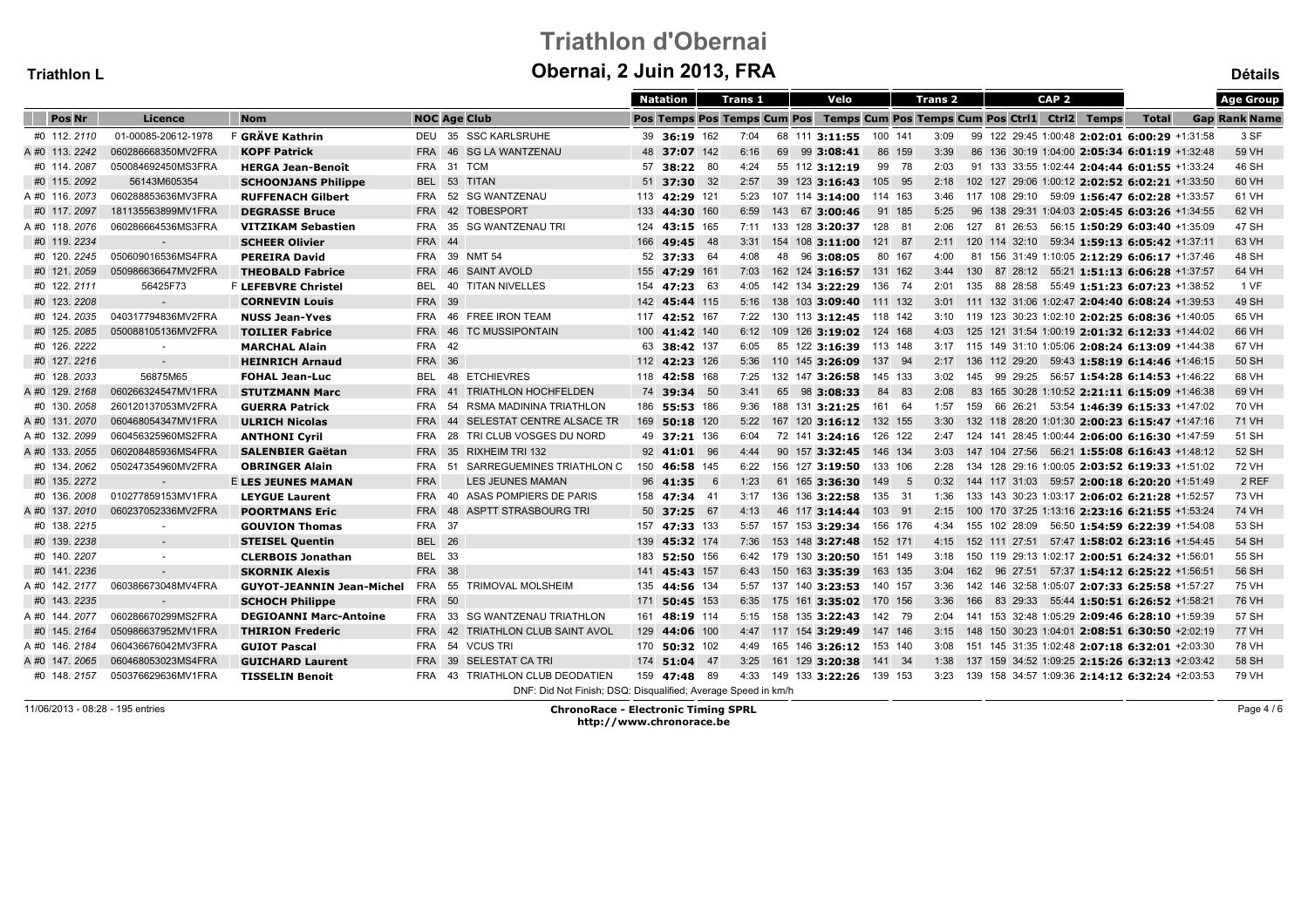# Triathlon d'ObernaiObernai, 2 Juin 2013, FRA

| I<br>п |
|--------|
|--------|

| Triathlon L    |                       |                                  |               | Obernal, 2 Juin 2013, FRA                                     |               |                |                 |                              |         |                                                                           |  |                  |                                                     |              | <b>Détails</b>       |
|----------------|-----------------------|----------------------------------|---------------|---------------------------------------------------------------|---------------|----------------|-----------------|------------------------------|---------|---------------------------------------------------------------------------|--|------------------|-----------------------------------------------------|--------------|----------------------|
|                |                       |                                  |               |                                                               | Natation      | <b>Trans 1</b> |                 | Velo                         |         | <b>Trans 2</b>                                                            |  | CAP <sub>2</sub> |                                                     |              | <b>Age Group</b>     |
| <b>Pos Nr</b>  | Licence               | <b>Nom</b>                       |               | <b>NOC Age Club</b>                                           |               |                |                 |                              |         | Pos Temps Pos Temps Cum Pos Temps Cum Pos Temps Cum Pos Ctri1 Ctri2 Temps |  |                  |                                                     | <b>Total</b> | <b>Gap Rank Name</b> |
| A #0 149.2176  | 060384660231MV3FRA    | <b>GERLINGER Emmanuel</b>        |               | FRA 51 TRIMOVAL MOLSHEIM                                      | 188 57:32 178 |                |                 | 8:13 189 156 3:31:33 175 117 |         |                                                                           |  |                  | 2:41 173 91 28:36 56:19 1:52:25 6:32:26 +2:03:55    |              | 80 VH                |
| #0 150.2094    | 56545M63              | <b>MAHIEU Philippe</b>           | <b>BEL</b>    | 50 TITAN NIVELLES                                             | 177 51:33 183 | 9:03           | 182 137 3:23:13 |                              | 158 166 | 3:58                                                                      |  |                  | 157 142 30:49 1:04:24 2:06:01 6:33:51 +2:05:20      |              | 81 VH                |
| A #0 151.2009  | 060237053743MV2FRA    | <b>BUCHERT Christophe</b>        | FRA           | 46 ASPTT STRASBOURG TRI                                       | 114 42:34 110 | 5:03           | 104 138 3:23:29 |                              | 129 105 | 2:26                                                                      |  |                  | 129 166 33:09 1:12:00 2:21:35 6:35:09 +2:06:38      |              | 82 VH                |
| #0 152.2006    | 230118604848MV2FRA    | <b>LÉMONT Dominique</b>          | <b>FRA</b>    | 47 AQUAVELOPODE DOLOIS                                        | 75 39:46 84   | 4:30           | 82 169 3:39:08  |                              | 157 143 |                                                                           |  |                  | 3:10 154 151 32:49 1:04:19 2:08:56 6:35:32 +2:07:01 |              | 83 VH                |
| #0 153.2192    | 051004120832MFRA      | <b>QUENTIN Gilles</b>            | FRA           | 47 VERDUN MEUSE TRIATHLON                                     | 123 43:12 71  | 4:15           |                 | 103 152 3:28:56 143 129      |         |                                                                           |  |                  | 2:57 143 161 31:52 1:12:07 2:16:48 6:36:10 +2:07:39 |              | 84 VH                |
| #0 154.2031    | 57004M755494ETC       | <b>VIVIER Michael</b>            | <b>BEL</b>    | 38 ENDURANCE TEAM CHIÈVRES                                    | 187 57:24 113 | 5:12           | 186 93 3:07:07  |                              | 127 123 | 2:49                                                                      |  |                  | 126 172 33:19 1:13:13 2:24:42 6:37:17 +2:08:46      |              | 59 SH                |
| #0 155.2027    | 220158453145MV1FRA    | <b>FORCHANTRE Richard</b>        | <b>FRA</b>    | 43 CHENOVE TRIATHLON CLUB                                     | 105 41:51 172 | 7:32           | 122 168 3:39:00 |                              | 164 120 | 2:42                                                                      |  |                  | 161 144 32:09 1:03:34 2:06:12 6:37:19 +2:08:48      |              | 85 VH                |
| #0 156.2036    | 56505M665807          | <b>COOREMANS Guy</b>             |               | BEL 51 GEMBLOUX TRIATHLON CLUB                                | 131 44:12 70  | 4:15           |                 | 114 155 3:31:32 150 119      |         | 2:41                                                                      |  |                  | 149 160 32:42 1:12:19 2:15:50 6:38:32 +2:10:01      |              | 86 VH                |
| #0 157.2063    | 050247353442MV2FRA    | <b>PENNERATH Jean-Christophe</b> | FRA           | 52 SARREGUEMINES TRIATHLON C                                  | 126 43:49 143 | 6:17           | 128 150 3:28:38 |                              | 148 103 |                                                                           |  |                  | 2:24 146 164 30:12 1:12:46 2:19:34 6:40:45 +2:12:14 |              | 87 VH                |
| #0 158.2089    | 050927329950MS3FRA    | <b>LALOY Brice</b>               |               | FRA 32 TGV54                                                  | 37 36:16 130  | 5:46           | 50 142 3:24:46  |                              | 123 145 |                                                                           |  |                  | 3:14 123 175 32:41 1:20:37 2:30:41 6:40:45 +2:12:14 |              | 60 SH                |
| A #0 159. 2034 | 060396540523MS4FRA    | <b>SCHOTT Bertrand</b>           | <b>FRA</b>    | 42 FAST GUEBWILLER                                            | 153 47:17 117 | 5:20           | 152 139 3:23:50 |                              | 144 52  | 1:48                                                                      |  |                  | 140 168 33:58 1:14:23 2:23:02 6:41:20 +2:12:49      |              | 88 VH                |
| #0 160.2203    | $\sim$                | <b>BAUER Karl Matthias</b>       | <b>DEU</b> 41 |                                                               | 70 39:02 185  | 9:19           | 113 170 3:39:20 |                              | 162 177 | 4:42                                                                      |  |                  | 163 152 30:52 1:04:24 2:09:19 6:41:45 +2:13:14      |              | 89 VH                |
| #0 161.2230    | $\sim$                | <b>RIQUET Benjamin</b>           | <b>BEL 26</b> |                                                               | 134 44:32 118 | 5:20           | 127 183 3:51:49 |                              | 180 165 |                                                                           |  |                  | 3:54 177 113 27:33 1:00:17 1:58:53 6:44:31 +2:16:00 |              | 61 SH                |
| #0 162.2240    | $\sim$                | <b>WILD Paul</b>                 | <b>FRA 53</b> |                                                               | 173 51:00 187 | 9:43           | 183 167 3:37:58 |                              | 176 136 |                                                                           |  |                  | 3:05 174 126 28:37 1:02:56 2:02:52 6:44:39 +2:16:08 |              | 90 VH                |
| A #0 163.2069  | 060468053436MS4FRA    | <b>KUBLER Laurent</b>            | FRA           | 38 SELESTAT CENTRE ALSACE TR                                  | 108 42:01 164 | 7:08           |                 | 120 159 3:33:22 155 184      |         |                                                                           |  |                  | 5:12 156 162 34:46 1:09:24 2:17:49 6:45:34 +2:17:03 |              | 62 SH                |
| A #0 164, 2113 | 060436675836FS2FRA    | <b>F HAIRAYE-REMY Helene</b>     | <b>FRA</b>    | 31 VCUS TRI                                                   | 146 45:53 94  | 4:42           |                 | 135 182 3:50:22 178 55       |         | 1:50                                                                      |  |                  | 176 140 32:03 1:03:58 2:05:53 6:48:41 +2:20:10      |              | 4 SF                 |
| #0 165, 2011   | <b>LICENCEENCOURS</b> | <b>REMINDER Nicolas</b>          | <b>FRA</b>    | ASPTT STRASBOURG TRI<br>44                                    | 184 53:26 175 | 7:41           | 184 164 3:35:58 |                              | 174 111 | 2:38                                                                      |  |                  | 172 154 34:29 1:04:36 2:10:16 6:50:00 +2:21:29      |              | 91 VH                |
| #0 166.2209    | $\sim$                | <b>DANS Robin</b>                | <b>BEL</b> 25 |                                                               | 101 41:44 77  | 4:22           | 92 144 3:25:05  |                              | 130 92  |                                                                           |  |                  | 2:15 128 176 36:16 1:21:51 2:36:42 6:50:10 +2:21:39 |              | 63 SH                |
| #0 167.2221    |                       | <b>MANGEARD Philippe</b>         | <b>FRA 59</b> |                                                               | 190 58:03 181 | 8:19           |                 | 190 160 3:34:36 179 187      |         |                                                                           |  |                  | 6:23 178 134 30:52 1:02:04 2:05:12 6:52:35 +2:24:04 |              | 92 VH                |
| A #0 168. 2106 | 060140682850FS4FRA    | <b>F BEYER Sandra</b>            | <b>FRA</b>    | 38 NAVECO BETSCHDORF                                          | 172 50:56 111 | 5:05           |                 | 169 181 3:50:14 183 109      |         |                                                                           |  |                  | 2:35 179 130 32:36 1:02:13 2:04:17 6:53:09 +2:24:38 |              | 5 SF                 |
| #0 169.2107    | 59335F695775          | <b>F DEMAY Isabel</b>            | <b>BEL</b>    | 44 RCBT                                                       | 181 52:12 170 | 7:30           |                 | 180 185 3:53:44              | 185 110 | 2:36                                                                      |  |                  | 183 116 34:13 58:38 1:59:42 6:55:45 +2:27:14        |              | 2 VF                 |
| #0 170.2227    |                       | <b>PFLEGER Nicolas</b>           | <b>FRA 42</b> |                                                               | 89 40:39 166  | 7:15           | 108 166 3:37:19 |                              | 159 139 | 3:06                                                                      |  |                  | 158 174 34:12 1:17:44 2:28:59 6:57:20 +2:28:49      |              | 93 VH                |
| #0 171.2273    |                       | <b>ROBERT Vincent</b>            | FRA 50        |                                                               | 86 40:29 182  | 8:30           |                 | 118 173 3:41:41 167 186      |         | 5:36                                                                      |  |                  | 168 167 33:48 1:15:30 2:22:23 6:58:43 +2:30:12      |              | 94 VH                |
| A #0 172. 2104 | 060237053847FS4FRA    | <b>F SIEGEL Audrey</b>           | <b>FRA</b>    | 39 ASPTT STRASBOURG TRI                                       | 144 45:49 99  | 4:45           |                 | 134 178 3:48:29 177 144      |         |                                                                           |  |                  | 3:14 175 163 36:56 1:10:06 2:19:08 7:01:28 +2:32:57 |              | 6 SF                 |
| #0 173.2161    | 050088105547MV2FRA    | <b>LEONARD Christophe</b>        | <b>FRA</b>    | 45 TRIATHLON CLUB PONT A MOU                                  | 99 41:39 78   | 4:23           |                 | 91 176 3:46:11 169 147       |         | 3:15                                                                      |  |                  | 165 173 33:55 1:14:54 2:26:52 7:02:21 +2:33:50      |              | 95 VH                |
| #0 174.2211    |                       | <b>DITTLY Marc</b>               | <b>FRA 43</b> |                                                               | 137 45:18 176 | 8:00           | 155 151 3:28:55 |                              | 154 158 | 3:38                                                                      |  |                  | 153 177 36:39 1:22:29 2:38:53 7:04:47 +2:36:16      |              | 96 VH                |
| #0 175.2018    | 58813M61              | <b>DE GROOTE Jacques</b>         | BEL           | 52 BIN                                                        | 168 50:15 139 | 6:11           |                 | 172 188 3:59:34 186 108      |         |                                                                           |  |                  | 2:34 184 157 35:08 1:07:18 2:13:12 7:11:48 +2:43:17 |              | 97 VH                |
| A #0 176.2108  | 060468054143FV3FRA    | <b>F BOUVIER MASSON Patricia</b> | <b>FRA</b>    | 50 SELESTAT CATRI                                             | 185 55:47 147 | 6:25           |                 | 185 187 3:57:01 187 76       |         | 2:03                                                                      |  |                  | 185 155 34:01 1:06:36 2:12:04 7:13:21 +2:44:50      |              | 3 VF                 |
| #0 177, 2061   | 050247352836MV1FRA    | <b>NIEDERLENDER Olivier</b>      | <b>FRA</b>    | SARREGUEMINES TRIATHLON C<br>47                               | 11 31:42 129  | 5:45           | 28 184 3:52:46  |                              | 166 152 | 3:23                                                                      |  |                  | 164 180 39:33 1:22:14 2:42:27 7:16:04 +2:47:33      |              | 98 VH                |
| #0 178.2105    | 050843254250FV2FRA    | <b>F FRANCOISE Nathalie</b>      |               | FRA 48 BNTC                                                   | 53 37:57 132  | 5:55           | 75 177 3:47:32  |                              | 168 178 | 4:43                                                                      |  |                  | 167 181 37:55 1:21:32 2:43:45 7:19:53 +2:51:22      |              | 4 VF                 |
| A #0 179.2169  | 060266323623MV2FRA    | <b>VOGLER Frédéric</b>           | <b>FRA</b>    | 45 TRIATHLON HOCHFELDEN                                       | 151 47:06 152 | 6:35           | 159 158 3:32:55 |                              | 160 115 | 2:41                                                                      |  |                  | 160 185 35:29 1:27:27 2:57:47 7:27:05 +2:58:34      |              | 99 VH                |
| #0 180.2212    | $\sim$                | <b>DZEDZEJ Eric</b>              | <b>FRA 45</b> |                                                               | 156 47:31 169 | 7:29           |                 | 163 189 4:04:17 188 181      |         |                                                                           |  |                  | 4:52 186 169 36:09 1:13:25 2:23:05 7:27:17 +2:58:46 |              | 100 VH               |
| A#0 181.2079   | 060026653847MV2FRA    | <b>FAETIBOLT Frank</b>           | FRA           | 49 TAC COLMAR                                                 | 149 46:49 122 | 5:23           |                 | 148 172 3:40:50 171 175      |         | 4:29                                                                      |  |                  | 169 182 42:48 1:25:57 2:50:06 7:27:39 +2:59:08      |              | 101 VH               |
| #0 182.2171    | 050366317031MV5FRA    | <b>MICHEL Daniel</b>             | <b>FRA</b>    | 60 TRIATHLON LANEUVEVILLE DE                                  | 189 57:33 163 | 7:06           |                 | 187 186 3:56:17 189 174      |         | 4:26                                                                      |  |                  | 187 171 33:33 1:14:37 2:24:39 7:30:03 +3:01:32      |              | 102 VH               |
| #0 183.2151    | 050257282336MS2FRA    | <b>POURIN Anthony</b>            | FRA           | 25 TRI FORBACH                                                | 180 52:02 123 | 5:29           | 176 180 3:50:07 |                              | 184 107 | 2:29                                                                      |  |                  | 181 178 38:08 1:23:23 2:42:15 7:32:25 +3:03:54      |              | 64 SH                |
| #0 184.2180    | 050967285736MV1FRA    | <b>BRESLER Eric</b>              | <b>FRA</b>    | 44 TRISPORT SARREGUEMINES                                     | 179 51:54 180 | 8:17           |                 | 181 175 3:45:42 182 170      |         | 4:15                                                                      |  |                  | 182 183 38:07 1:23:29 2:50:39 7:40:49 +3:12:18      |              | 103 VH               |
| A #0 185.2072  | 060468053236MS2FRA    | <b>DORKEL Aymeric</b>            |               | FRA 27 SÉLESTAT CENTRE ALSACE TR                              | 176 51:30 82  |                |                 | 4:27 168 179 3:48:32 181 179 |         |                                                                           |  |                  | 4:43 180 184 39:46 1:30:39 2:55:05 7:44:20 +3:15:49 |              | 65 SH                |
|                |                       |                                  |               | DNF: Did Not Finish; DSQ: Disqualified; Average Speed in km/h |               |                |                 |                              |         |                                                                           |  |                  |                                                     |              |                      |

11/06/2013 - 08:28 - 195 entries

 ChronoRace - Electronic Timing SPRLhttp://www.chronorace.be

Page 5 / 6